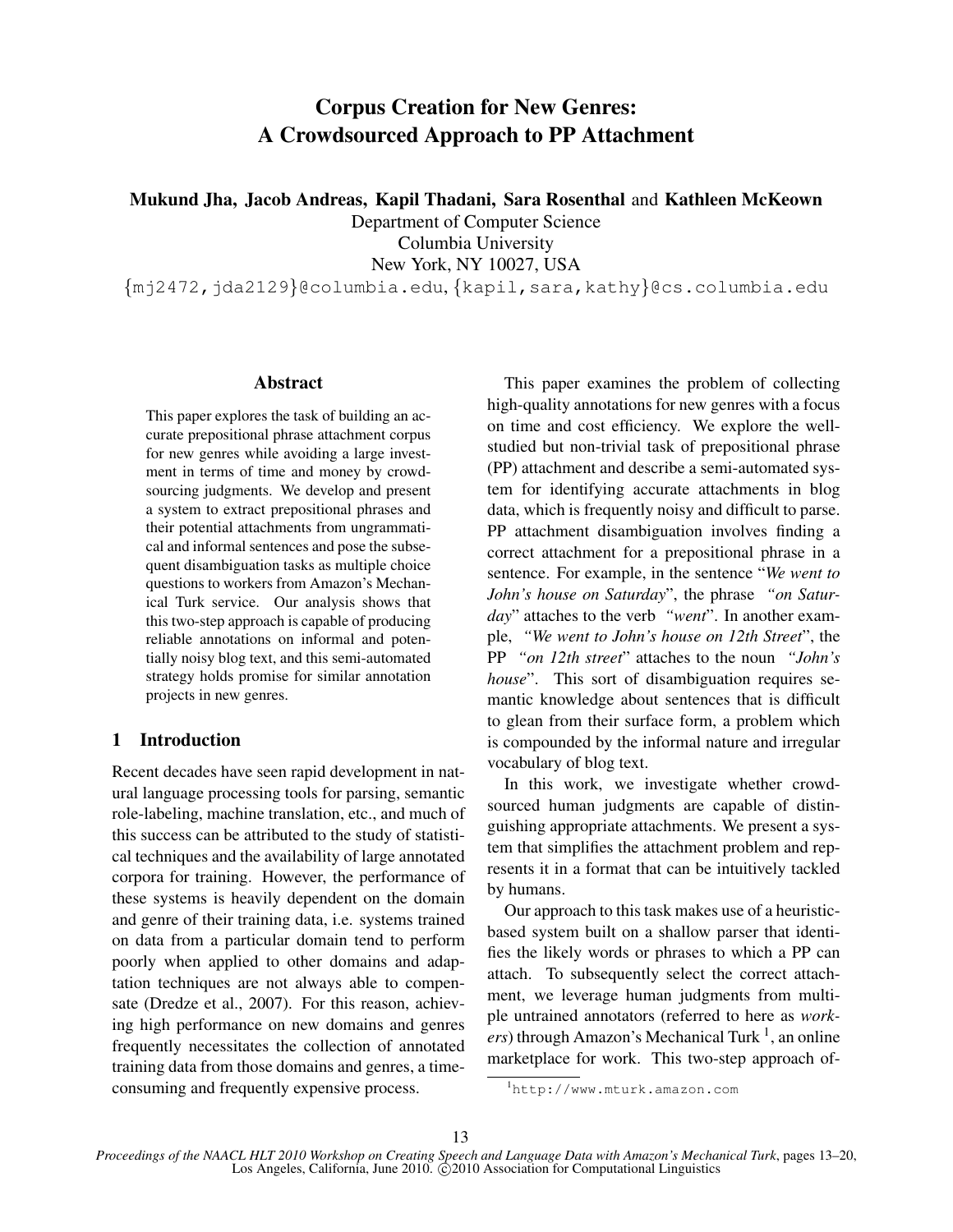fers distinct advantages: the automated system cuts down the space of potential attachments effectively with little error, and the disambiguation task can be reduced to small multiple choice questions which can be tackled quickly and aggregated reliably.

The remainder of this paper focuses on the PP attachment task over blog text and our analysis of the resulting aggregate annotations. We note, however, that this type of semi-automated approach is potentially applicable to any task which can be reliably decomposed into independent judgments that untrained annotators can tackle (e.g., quantifier scoping, conjunction scope). This work is intended as an initial step towards the development of efficient hybrid annotation tools that seamlessly incorporate aggregate human wisdom alongside effective algorithms.

## 2 Related Work

Identifying PP attachments is an essential task for building syntactic parse trees. While this task has been studied using fully-automated systems, many of them rely on parse tree output for predicting potential attachments (Ratnaparkhi et al., 1994; Yeh and Vilain, 1998; Stetina and Nagao, 1997; Zavrel et al., 1997). However, systems that rely on good parses are unlikely to perform well on new genres such as blogs and machine translated texts for which parse tree training data is not readily available.

Furthermore, the predominant dataset for evaluating PP attachment is the RRR dataset (Ratnaparkhi et al., 1994) which consists of PP attachment cases from the Wall Street Journal portion of the Penn Treebank. Instead of complete sentences, this dataset consists of sets of the form  $\{V, N_1, P, N_2\}$ where  $\{P,N_2\}$  is the PP and  $\{V,N_1\}$  are the potential attachments. This simplification of the PP attachment task to a choice between two alternatives is unrealistic when considering the potential longdistance attachments encountered in real-world text.

While blogs and other web text, such as discussion forums and emails, have been studied for a variety of tasks such as information extraction (Hong and Davison, 2009), social networking (Gruhl et al., 2004), and sentiment analysis (Leshed and Kaye, 2006), we are not aware of any previous efforts to gather syntactic data (such as PP attachments) in the genre. Syntactic methods such as POS tagging, parsing and structural disambiguation are commonly used when analyzing well-structured text. Including the use of syntactic information has yielded improvements in accuracy in speech recognition (Chelba and Jelenik, 1998; Collins et al., 2005) and machine translation (DeNeefe and Knight, 2009; Carreras and Collins, 2009). We anticipate that datasets such as ours could be useful for such tasks as well.

Amazon's Mechanical Turk (MTurk) has become very popular for manual annotation tasks and has been shown to perform equally well over labeling tasks such as affect recognition, word similarity, recognizing textual entailment, event temporal ordering and word sense disambiguation, when compared to annotations from experts (Snow et al., 2008). While these tasks were small in scale and intended to demonstrate the viability of annotation via MTurk, it has also proved effective in large-scale tasks including the collection of accurate speech transcriptions (Gruenstein et al., 2009). In this paper we explore a method for corpus building on a large scale in order to extend annotation into new domains and genres.

We previously evaluated crowdsourced PP attachment annotation by using MTurk workers to reproduce PP attachments from the Wall Street Journal corpus (Rosenthal et al., 2010). The results demonstrated that MTurk workers are capable of identifying PP attachments in newswire text, but the approach used to generate attachment options is dependent on the existing gold-standard parse trees and cannot be used on corpora where parse trees are not available. In this paper, we build on the semiautomated annotation principle while avoiding the dependency on parsers, allowing us to apply this technique to the noisy and informal text found in blogs.

### 3 System Description

Our system must both identify PPs and generate a list of potential attachments for each PP in this section. Figure 1 illustrates the structure of the system.

First, the system extracts sentences from scraped blog data. Text is preprocessed by stripping HTML tags, advertisements, non-Latin and non-printable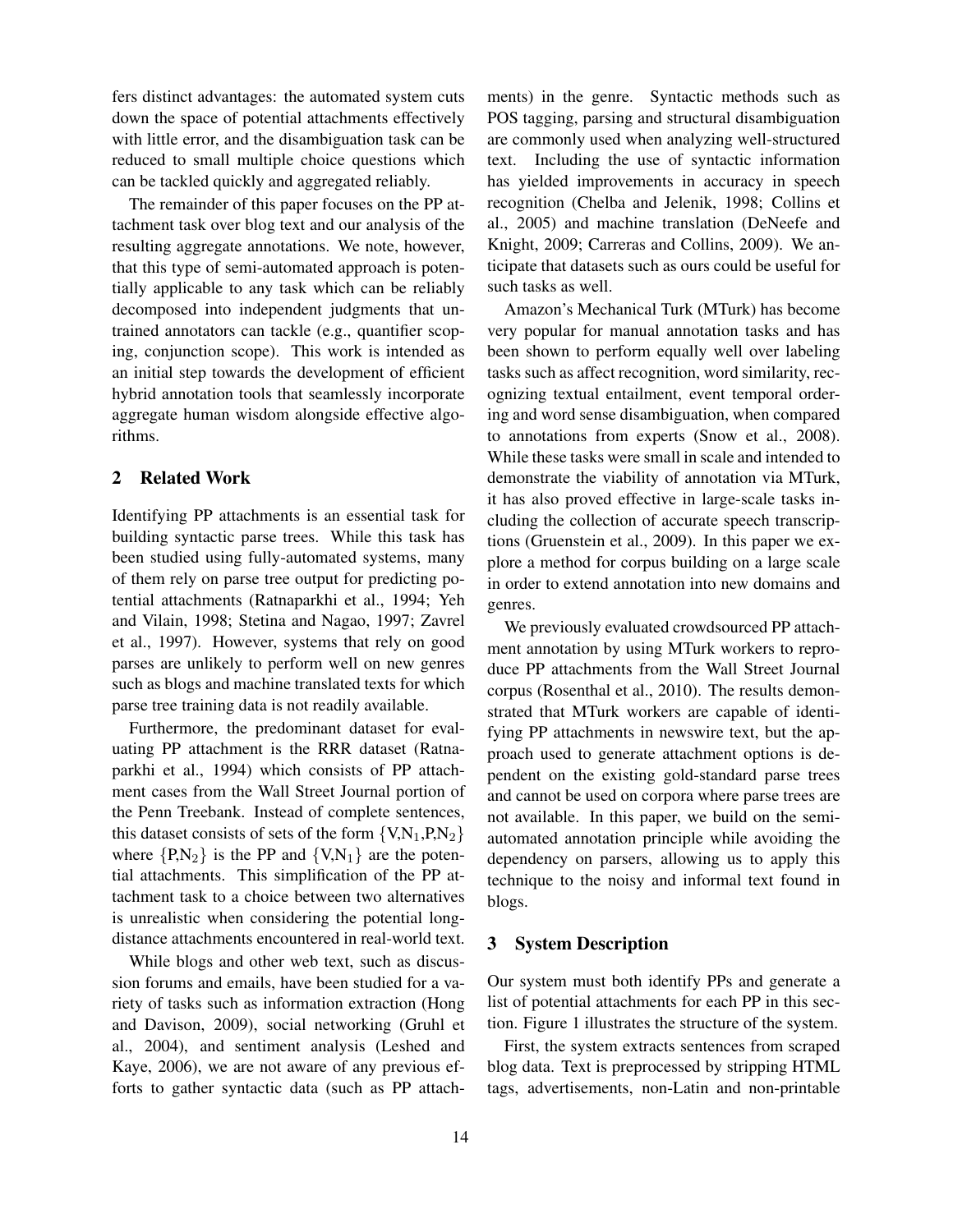

Figure 1: Overview of question generation system

characters. Emoticon symbols are removed using a standard list. <sup>2</sup> for MTurk workers.

The cleaned data is then partitioned into sentences using the NLTK sentence splitter.  $3\text{ }$  In order to compensate for the common occurrence of informal punctuation and web-specific symbols in blog text, we replace all punctuation symbols between quotation marks and parentheses with placeholder tags (e.g.  $\langle$ QuestionMark $\rangle$ ) during the sentence splitting process and do the same for website names, time markers and referring phrases (e.g. *@John*). Additionally, we attempt to re-split sentences at ellipsis boundaries if they are longer than 80 words and discard them if this fails.

As parsers trained on news corpora tend to perform poorly on unstructured texts like blogs, we rely on a chunker to partition sentences into phrases. Choosing a good chunker is essential to this approach: around 35% of the cases in which the correct attachment is not predicted by the system are due to chunker error. We experimented with different chunkers over a random sample of 50 sentences before selecting a CRF-based chunker (Phan, 2006) for its robust performance.

The chunker output is initially processed by fusing together chunks in order to ensure that a single chunk represents a complete attachment point. Two consecutive NP chunks are fused if the first contains an element with a possessive part of speech tag (e.g. *John's book*), while particle chunks (PRT) are fused with the VP chunks that precede them (e.g. *pack up*). These chunked sentences are then processed to identify PPs and potential attachment points for them, which can then be used to generate questions

## 3.1 PP Extraction

PPs can be classified into two broad categories based on the number of chunks they contain. A *simple PP* consists of only two chunks: a preposition and one noun phrase, while a *compound PP* has multiple simple PPs attached to its primary noun phrase. For example, in the sentence "*I just made some lastminute changes to the latest issue of our newsletter*", the PP with preposition "*to*" can be considered to be either the simple PP "*to the latest issue*" or the compound PP "*to the latest issue of our newsletter*".

We handle compound PPs by breaking them down into multiple simple PPs; compound PPs can be recovered by identifying the attachments of their constituent simple PPs. Our simple PP extraction algorithm identifies PPs as a sequence of chunks that consist of one or more prepositions terminating in a noun phrase or gerund.

#### 3.2 Attachment Point Prediction

A PP usually attaches to the noun or verb phrase preceding it or, in some cases, can modify a following clause by attaching to the head verb. We build a set of rules based on this intuition to pick out the potential attachments in the sentence; these rules are described in Table 1. The rules are applied separately for each PP in a sentence and in the same sequence as mentioned in the table (except for rule 4, which is applied while choosing a chunk using any of the other rules).

<sup>2</sup>http://www.astro.umd.edu/˜marshall/

smileys.html

 $3$ http://www.nltk.org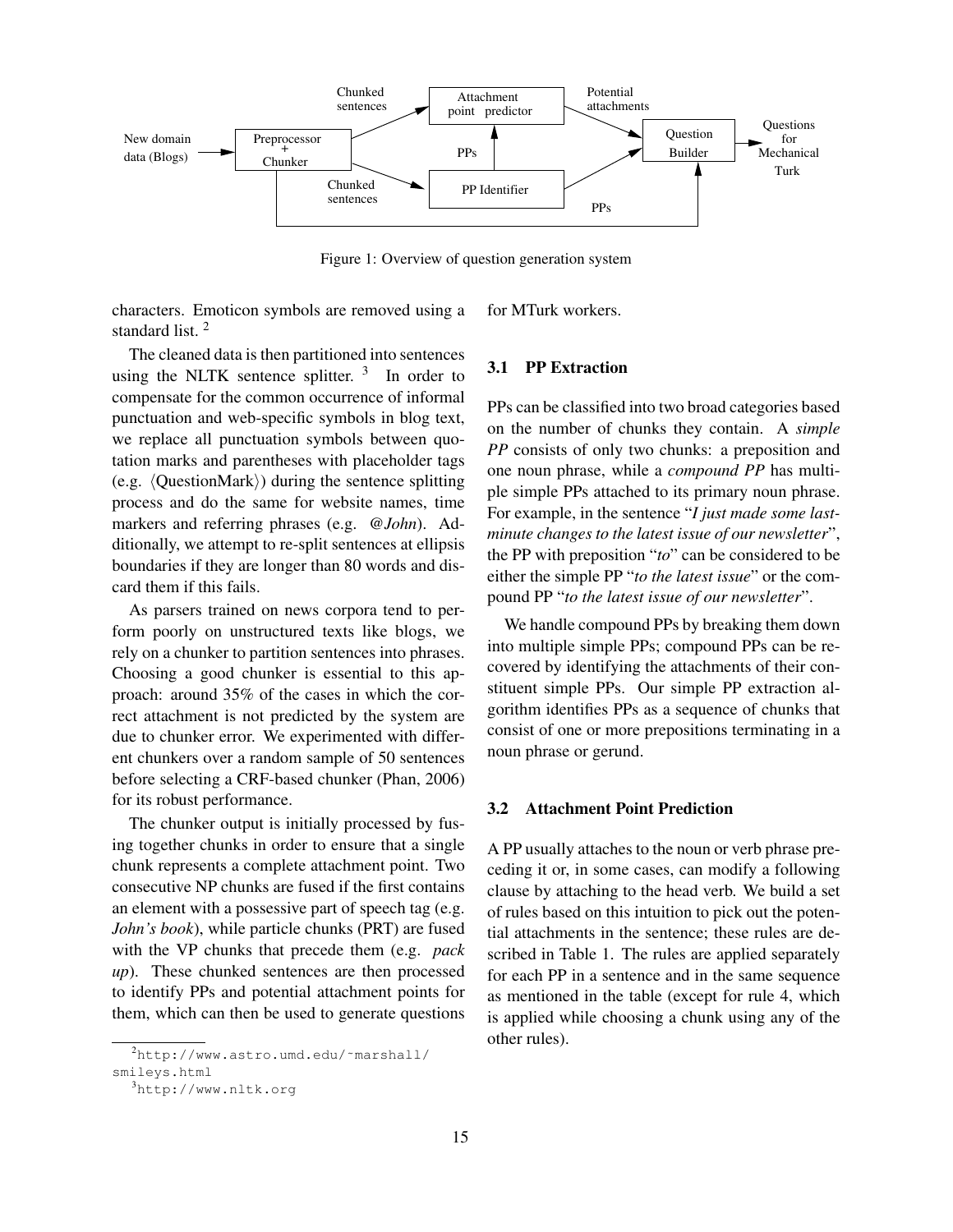|                | Rule                                                                        | <b>Example</b>                                    |
|----------------|-----------------------------------------------------------------------------|---------------------------------------------------|
|                | Choose closest NP and VP preceding the PP.                                  | I made modifications to our newsletter.           |
| $\overline{2}$ | Choose next closest VP preceding the PP if the VP selected in $(1)$         | He snatched the disk flying away with one hand.   |
|                | contains a VBG.                                                             |                                                   |
| 3              | Choose first VP following the PP.                                           | <b>On his desk</b> he has a photograph.           |
| $\overline{4}$ | All chunks inside parentheses are skipped, unless the PP falls within       | Please refer to the new book (second edition) for |
|                | parentheses.                                                                | more notes.                                       |
| 5              | Choose anything immediately preceding the PP that is not out of             | She is full of excitement.                        |
|                | chunk and has not already been picked.                                      |                                                   |
| 6              | If a selected NP contains the word <i>and</i> , expand it into two options, | He is president and chairman of the board.        |
|                | one with the full expression and one with only the terms following          |                                                   |
|                | and.                                                                        |                                                   |
| 7              | For PPs in chains of the form P-NP-P-NP (PP-PP), choose all the             | They found my pictures of them from the concert.  |
|                | NPs in the chain preceding the PP and apply all the above rules             |                                                   |
|                | considering the whole chain as a single PP.                                 |                                                   |
| 8              | If there are fewer than four options after applying the above rules,        |                                                   |
|                | also select the VP preceding the last VP selected, the NP preceding         |                                                   |
|                | the last NP selected, and the VP following the last VP picked.              |                                                   |

Table 1: List of rules for attachment point predictor. In the examples, PPs are denoted by boldfaced text and potential attachment options are underlined.

### 4 Experiments

An experimental study was undertaken to test our hypothesis that we could obtain reliable annotations on informal genres using MTurk workers. Here we describe the dataset and our methods.

#### 4.1 Dataset and Interface

We used a corpus of blog posts made on LiveJournal <sup>4</sup> for system development and evaluation. Only posts from English-speaking countries (i.e. USA, Canada, UK, Australia and New Zealand) were considered for this study.

The interface provided to MTurk workers showed the sentence on a plain background with the PP highlighted and a statement prompting them to pick the phrase in the sentence that the given PP modified. The question was followed by a list of options. In addition, we provided MTurk workers the option to indicate problems with the given PP or the listed options. Workers could write in the correct attachment if they determined that it wasn't present in the list of options, or the correct PP if the one they were presented with was malformed. This allowed them to correct errors made by the chunker and automated attachment point predictor. In all cases, workers were forced to pick the best answer among the options regardless of errors. We also supplied a number of examples covering both well-formed and erroneous cases to aid them in identifying appropriate attachments.

## 4.2 Experimental Setup

For our experiment, we randomly selected 1000 questions from the output produced by the system and provided each question to five different MTurk workers, thereby obtaining five different judgments for each PP attachment case. Workers were paid four cents per question and the average completion time per task was 48 seconds. In total \$225 was spent on the full study with \$200 spent on the workers and \$25 on MTurk fees.The total time taken for the study was approximately 16 hours.

A pilot study was carried out with 50 sentences before the full study to test the annotation interface and experiment with different ways of presenting the PP and attachment options to workers. During this study, we observed that while workers were willing to suggest correct answers or PPs when faced with erroneous questions, they often opted to not pick any of the options provided unless the question was well-formed. This was problematic because, in many cases, expert annotators *were* able to identify the most appropriate attachment option. Therefore, in the final study we forced them to pick the most suitable option from the given choices before indicating errors and writing in alternatives.

<sup>4</sup>http://www.livejournal.com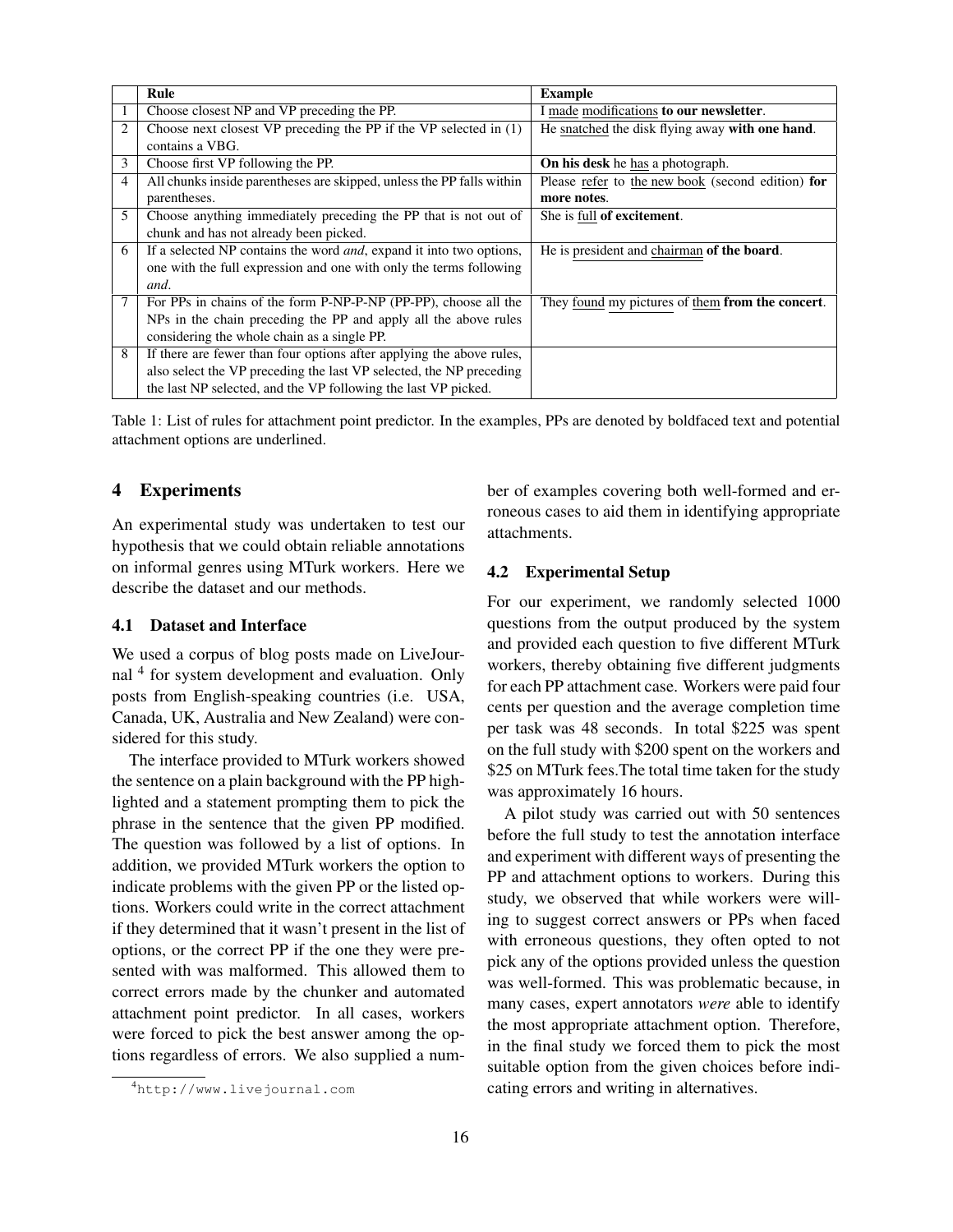| <b>Workers in agreement</b> | <b>Number of questions</b> | Accuracy  | Coverage |
|-----------------------------|----------------------------|-----------|----------|
| 5 (unanimity)               | 389                        | $97.43\%$ | 41.33%   |
| $\geq$ 4 (majority)         | 689                        | 94.63%    | 73.22%   |
| $\geq$ 3 (majority)         | 887                        | 88.61%    | 94.26%   |
| $\geq$ 2 (plurality)        | 906                        | 87.75%    | 96.28%   |
| <b>Total</b>                | 941                        | 84.48%    | 100%     |

Table 2: Accuracy and coverage over agreement thresholds

#### 5 Evaluation corpus

In order to determine if the MTurk results were reliable, worker responses had to be validated by having expert annotators perform the same task. For this purpose, two of the authors annotated the 1000 questions used for the experiment independently and compared their judgments. Disagreements were observed in 127 cases; these were then resolved by a pool of non-author annotators. If all three annotators on a case disagreed with each other the question was discarded; this situation occured 43 times. An additional 16 questions were discarded because they did not have a valid PP. For example, "*I am painting with my blanket on today*". Here "*on today*" is incorrectly extracted as a PP because the particle "on" is tagged as a preposition. The rest of the analysis presented in this section was performed on the remaining 941 sentences.

The annotators' judgments were compared to the answers provided by the MTurk workers and, in the case of disagreement between the experts and the majority of workers, the sentences were manually inspected to determine the reason. In five cases, more than one valid attachment was possible; for example, in the sentence "*The video below is of my favourite song on the album - A Real Woman*", the PP "*of my favourite song*" could attach to either the noun phrase "*the video*" or the verb "*is*" and conveys the same meaning. In such cases, both the experts and the workers were considered to have chosen the correct answer.

In 149 cases, the workers also augmented their choices by providing corrections to incomplete answers and badly constructed PPs. For example, the PP "*of the Rings and Mikey*" in the sentence "*Samwise from Lord of the Rings and Mikey from The Goonies are the same actor ?*" was corrected to "*of the Rings*". In 34/39 of the cases where the correct answer was not present in the options provided, at least one worker indicated correct attachment for the PP.

#### 5.1 Attachment Prediction Evaluation

We measure the recall for our attachment point predictor as the number of questions for which the correct attachment appeared among the generated options divided by the total number of questions. The system achieves a recall of 95.85% (902/941 questions). We observed that in many cases where the correct attachment point was not predicted, it was due to a chunker error. For example, in the following sentence, "*Stop all the clocks , cut off the telephone , Prevent the dog from barking with a juicy bone...*", the PP "*from barking*" attaches to the verb "*Prevent*"; however, due to an error in chunking "*Prevent*" is tagged as a noun phrase and hence is not picked by our system. The correct attachment was also occasionally missed when the attachment point was too far from the PP. For example, in the sentence "*Fitting as many people as possible on one sofa and under many many covers and getting intimate*", the correct attachment for the PP "*under many many covers*" is the verb "*Fitting*" but it is not picked by our system.

Even though the correct attachment was not always given, the workers could still provide their own correct answer. In the first example above, 3/5 workers indicated that the correct attachment was not in the list of options and wrote it in.

#### 6 Results

Table 2 summarizes the results of the experiment. We assess both the coverage and reliability of worker predictions at various levels of worker agreement. This serves as an indicator of the effectiveness of the MTurk results: the accuracy can be taken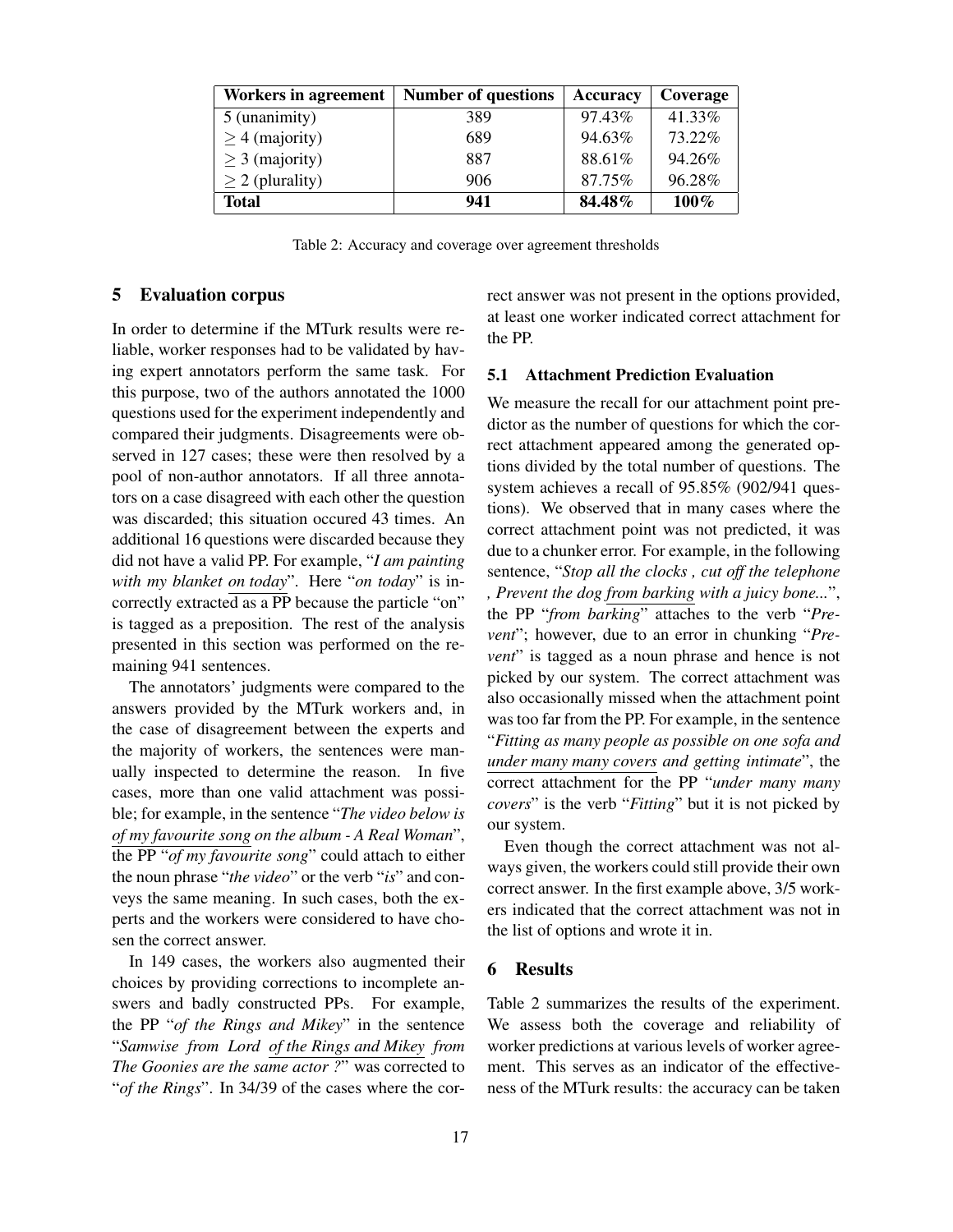

Figure 2: The number of questions in which exactly  $x$ workers provided the correct answer

as a general confidence measure for worker predictions; when five workers agree we can be 97.43% confident in the correctness of their prediction, when at least four workers agree we can be 94.63% confident, etc. *Unanimity* indicates that all workers agreed on an answer, *majority* indicates that more than half of workers agreed on an answer, and *plurality* indicates that two workers agreed on a single answer, while the remaining three workers each selected different answers. We observe that at high levels of worker agreement, we get extremely high accuracy but limited coverage of the data set; as we decrease our standard for agreement, coverage increases rapidly while accuracy remains relatively high.

Figure 2 shows the number of workers providing the correct answer on a per-question basis. This illustrates the distribution of worker agreements across questions. Note that in the majority of cases (69.2%), at least four workers provided the correct answer; in only 3.6% of cases were no workers able to select the correct attachment.

Figure 3 shows the distribution of worker agreements. Unlike Table 2, these figures are not cumulative and include non-plurality two-worker agreements. Note that the number of agreements discussed in this figure is greater than the 941 evaluated because in some cases there were multiple agreements on a single question. As an example, three workers may choose one answer while the remaining two workers choose another; this question then produces both a three-worker agreement as well as a two-worker agreement.



Figure 3: The number of cases in which exactly  $x$  workers agreed on an answer

| No. of options | No. of cases | Accuracy |
|----------------|--------------|----------|
|                | 179          | 86.59%   |
|                | 718          | 84.26%   |
|                | 44           | 79.55%   |

Table 3: Variation in worker performance with the number of attachment options presented

All questions on which there is agreement also produce a majority vote, with one exception: the 2/2/1 agreement. Although the correct answer was selected by one set of two workers in every case of 2/2/1 agreement, this is not particularly useful for corpus-building as we have no way to identify *a priori* which set is correct. Fortunately, 2/2/1 agreements were also quite rare and occurred in only 3% of cases.

Figure 3 appears to indicate that instances of agreement between two workers are unlikely to produce good attachments; they have a an average accuracy of 37.2%. However, this is due in large part to cases of 3/2 agreement, in which the two workers in the minority are usually wrong, as well as cases of 2/2/1 agreement which contain at least one incorrect instance of two-worker agreement. However, if we only consider cases in which the two-worker agreement forms a plurality (i.e. all other workers disagree amongst themselves), we observe an average accuracy of 64.3% which is similar to that of cases of three-worker agreement (67.7%).

We also attempted to study the variation in worker performance based on the complexity of the task; specifically looking at how response accuracy varied depending on the number of options that workers were presented with. Although our system aimed to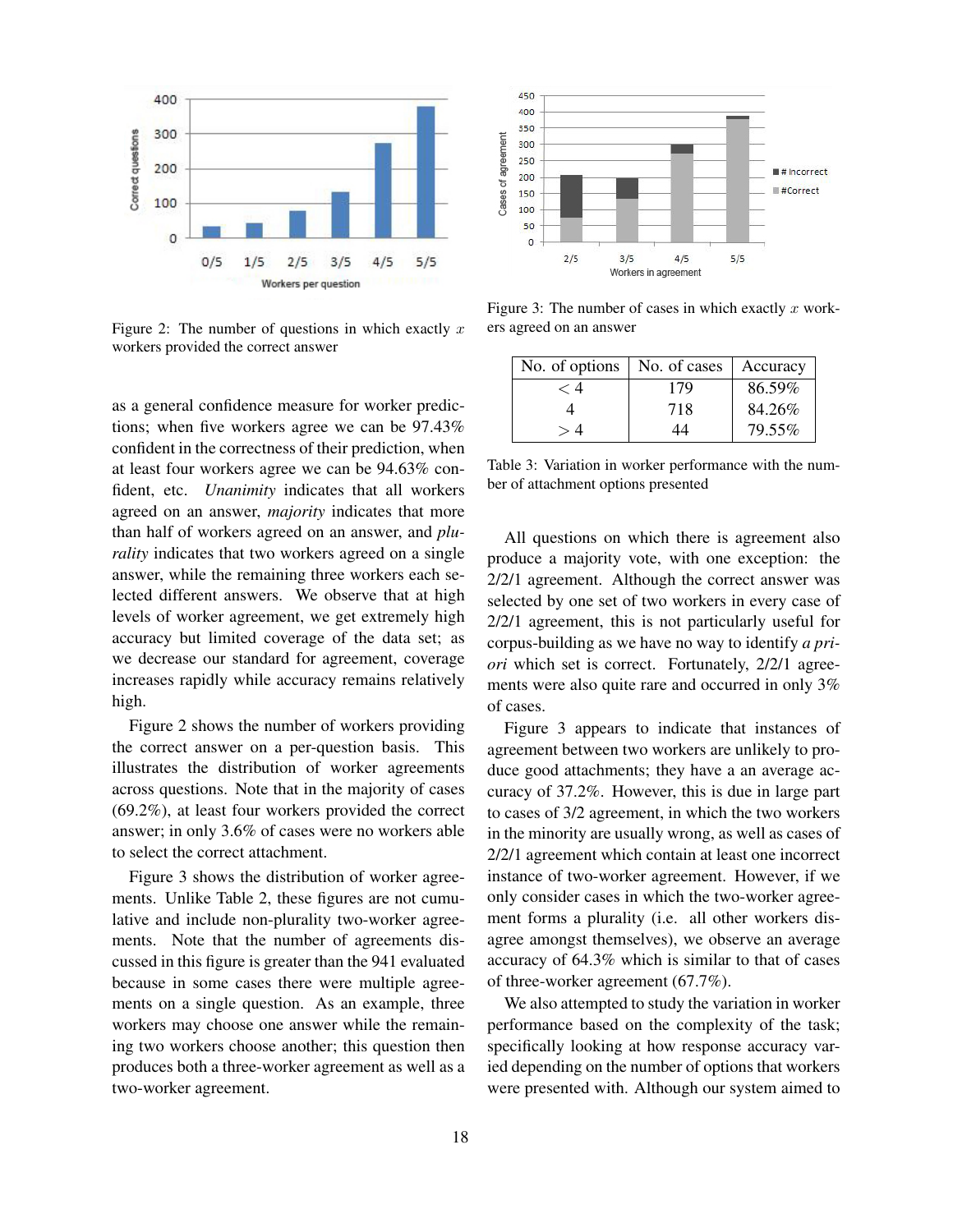

Figure 4: Variation in accuracy with sentence length.

generate four attachment options per case, fewer options were produced for small sentences and opening PPs while additional options were generated in sentences containing PP-NP chains (see Table 1 for the complete list of rules). Table 3 shows the variation in accuracy with the number of options provided to the workers. We might expect that an increased number of options may be correlated with decreased accuracy and the data does indeed seem to suggest this trend; however, we do not have enough datapoints for the cases with fewer or more than four options to verify whether this effect is significant.

We also analyzed the relationship between the length of the sentence (in terms of number of words) and the accuracy. Figure 4 indicates that as the length of the sentence increases, the average accuracy decreases. This is not entirely unexpected as lengthy sentences tend to be more complicated and therefore harder for human readers to parse.

## 7 Conclusions and Future Work

We have shown that by working in conjunction with automated attachment point prediction systems, MTurk workers are capable of annotating PP attachment problems with high accuracy, even when working with unstructured and informal blog text. This work provides an immediate framework for the building of PP attachment corpora for new genres without a dependency on full parsing.

More broadly, the semi-automated framework outlined in this paper is not limited to the task of annotating PP attachments; indeed, it is suitable for almost any syntactic or semantic annotation task where untrained human workers can be presented

with a limited number of options for selection. By dividing the desired annotation task into smaller sub-tasks that can be tackled independently or in a pipelined manner, we anticipate that more syntactic information can be extracted from unstructured text in new domains and genres without the sizable investment of time and money normally associated with hiring trained linguists to build new corpora. To this end, we intend to further leverage the advent of crowdsourcing resources in order to tackle more sophisticated annotation tasks.

## Acknowledgements

The authors would like to thank Kevin Lerman for his help in formulating the original ideas for this work. This material is based on research supported in part by the U.S. National Science Foundation (NSF) under IIS-05-34871. Any opinions, findings and conclusions or recommendations expressed in this material are those of the authors and do not necessarily reflect the views of the NSF.

#### References

- Xavier Carreras and Michael Collins. 2009. Nonprojective parsing for statistical machine translation. In *Proceedings of EMNLP*, pages 200–209.
- Ciprian Chelba and Frederick Jelenik. 1998. Structured language modeling for speech recognition. In *Proceedings of NLDB*.
- Michael Collins, Brian Roark, and Murat Saraclar. 2005. Discriminative syntactic language modeling for speech recognition. In *Proceedings of ACL*, pages 507–514.
- Steve DeNeefe and Kevin Knight. 2009. Synchronous tree adjoining machine translation. In *Proceedings of EMNLP*, pages 727–736.
- Mark Dredze, John Blitzer, Partha Pratim Talukdar, Kuzman Ganchev, João Graca, and Fernando Pereira. 2007. Frustratingly hard domain adaptation for dependency parsing. In *Proceedings of the CoNLL Shared Task Session of EMNLP-CoNLL*, pages 1051–1055, Prague, Czech Republic, June. Association for Computational Linguistics.
- Alex Gruenstein, Ian McGraw, and Andrew Sutherland. 2009. A self-transcribing speech corpus: collecting continuous speech with an online educational game. In *Proceedings of the Speech and Language Technology in Education (SLaTE) Workshop*.